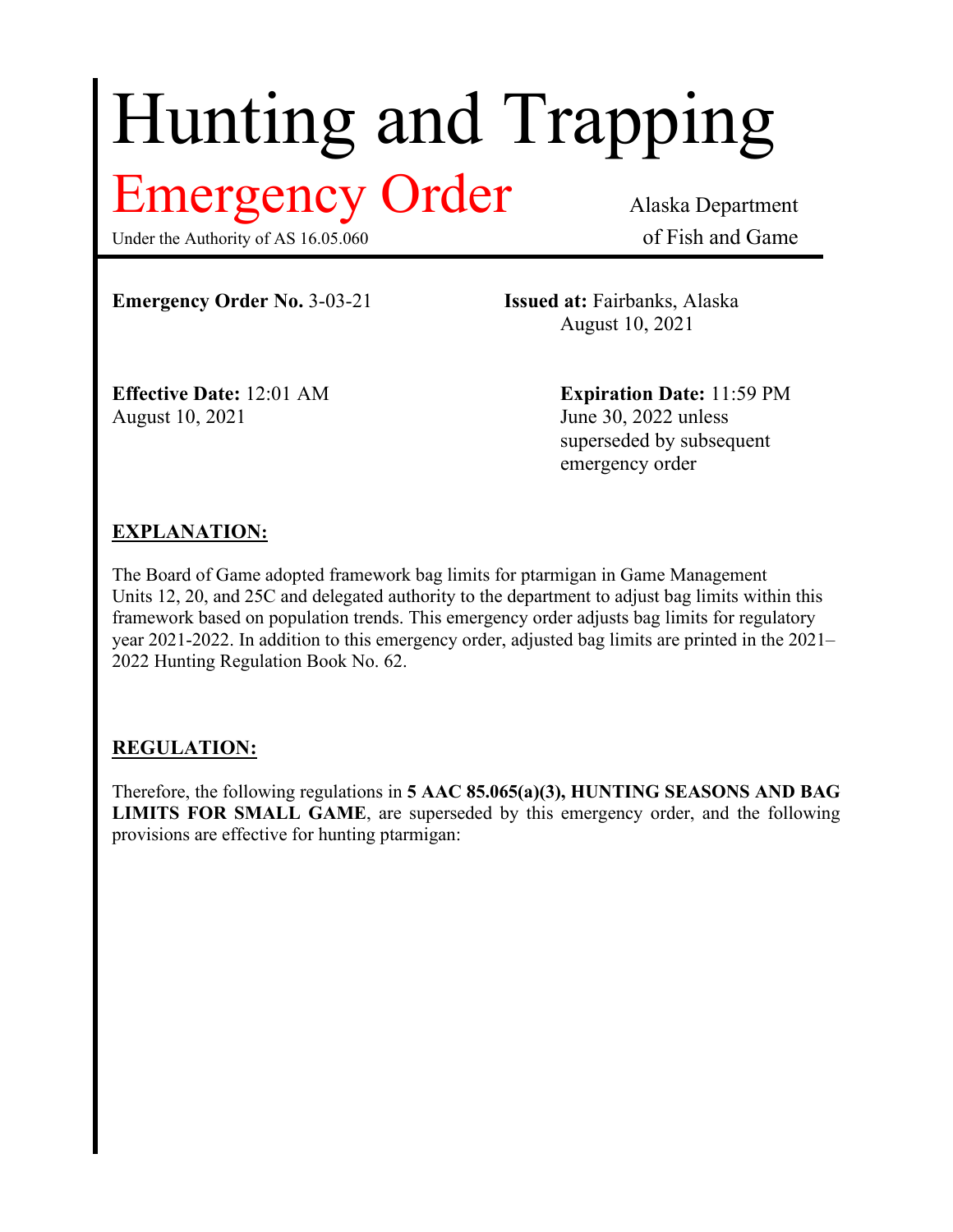| <b>Units and Bag Limits</b>                                 | <b>Resident</b><br><b>Open Season</b><br>(Subsistence and<br><b>General Hunts)</b> | <b>Nonresident</b><br><b>Open Season</b> |
|-------------------------------------------------------------|------------------------------------------------------------------------------------|------------------------------------------|
|                                                             |                                                                                    |                                          |
| (3)<br>Ptarmigan (rock, willow, and white-<br>tailed)       |                                                                                    |                                          |
|                                                             |                                                                                    |                                          |
| Units 12, 20, and $25(C)$                                   |                                                                                    |                                          |
| 20 per day, 40 in possession<br>5 per day, 10 in possession | Aug. 10-Feb 28<br>Mar. 1-Apr. 30                                                   | Aug. 10-Feb 28<br>Mar. 1-Apr. 30         |
| $\cdots$                                                    |                                                                                    |                                          |

All other ptarmigan hunting regulations remain unchanged and are not affected by this emergency order.

> Doug Vincent-Lang Commissioner

By delegation to:

Ryan Klimstra Acting Mgmt. Coordinator

#### **JUSTIFICATION:**

To ensure adequate protection of the ptarmigan population and to optimize hunter opportunity, the Alaska Department of Fish and Game estimates population status and trend, and the amount and timing of harvest. In Interior Alaska, ptarmigan populations exhibit large fluctuations in abundance largely in response to weather and predation.

Harvest impacts ptarmigan in different ways depending on their abundance. Studies conducted in Alaska and western Canada indicate harvest has little impact when populations are high. However, harvest can have significant effects when populations are low, especially in areas that get heavily hunted and in late winter after most other sources of mortality have declined or if resident breeding birds are taken. Based on survey data (5-year-average) collected along survey routes adjacent to the Interior road system and hunter observations, ptarmigan populations appear to be stable or slightly increasing in abundance although data from near Delta suggest willow ptarmigan may be decreasing. At this time late season bag limits and season dates for ptarmigan in Units 12, 20, and 25C will remain as stated in this Emergency Order. This will